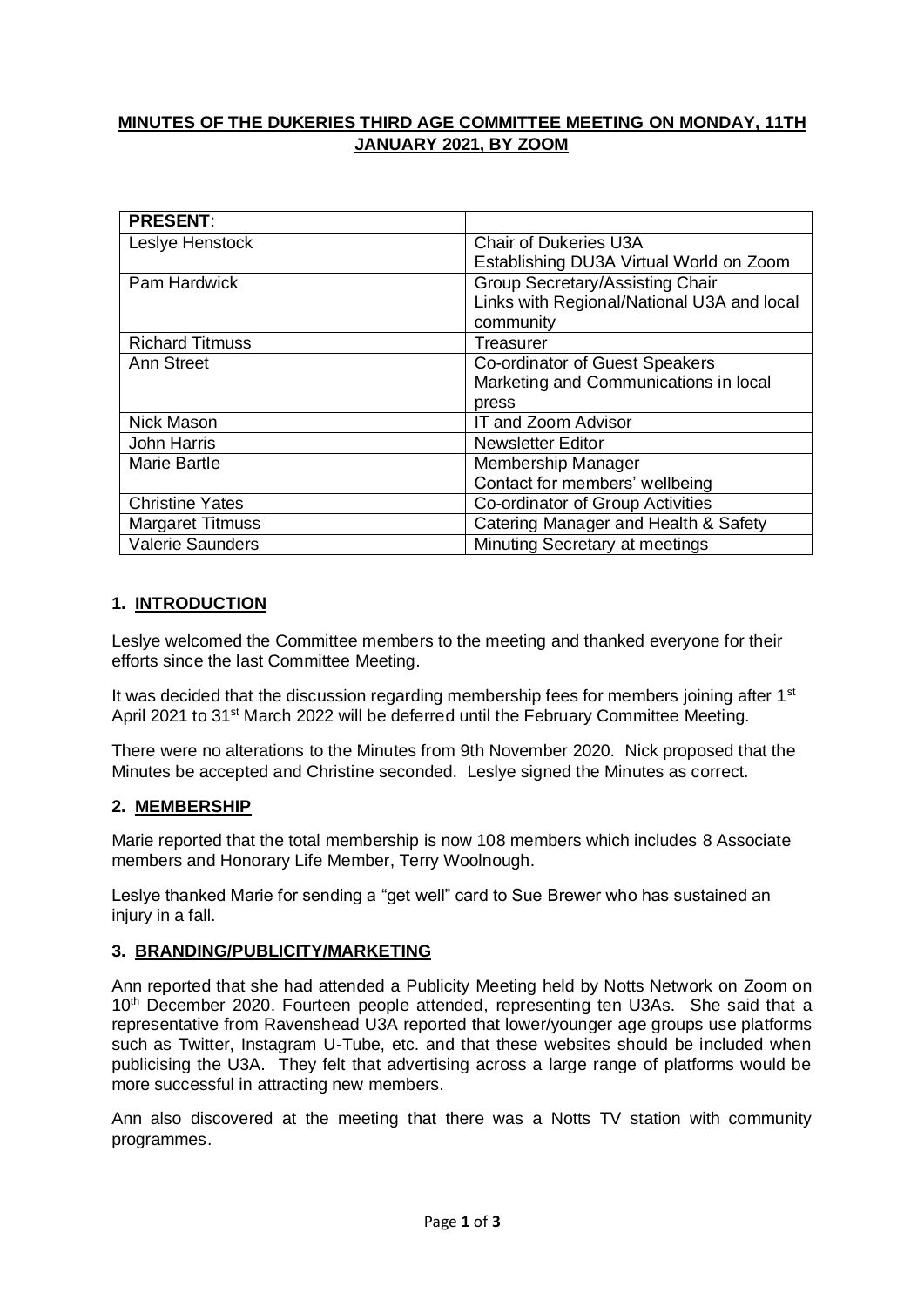Notts Network said that it would be useful for all U3As in the North Nottinghamshire area to work together in promoting the benefits of membership of the U3A, particularly as U3A Day is being held on 2<sup>nd</sup> June.

Leslye commented that she and Pam are in touch with Andy Oxnard, who is Community Group Co-ordinator for Newark and District Council, to help raise the Du3a profile in the area. Marie sent Andy details of her WhatsApp walking group.

Ann is continuing to put monthly articles in the Sherwood Life and Roundabout publications and has submitted a piece for the Edwinstowe magazine for the March issue.

Ann asked the Committee for any other ideas to take forward to the next meeting of the Notts Network Publicity Group.

Ann reported that she had also looked at the web pages of other U3As and was of the opinion that we needed to update and modernise the Du3A web page. The new logo, colours and font all need to be updated.

### **4. WEB PAGE AND IT'S MANAGEMENT**

There was a discussion around how we can achieve the modernisation of the website and also give more accessibility to the site for Ann, Nick and John.

The current Webmaster is not a member of the Committee and it was agreed that it would be helpful if this position was held by someone who is. Nick Mason, who is the IT and Zoom Advisor on the Committee, has volunteered to take over as Webmaster. He will contact National and ascertain how many people should be given full access to the site.

Leslye will contact the current Webmaster and set out our reasons for the change.

### **5. TREASURER'S REPORT**

Richard had already submitted copies of the Treasurer's Report for December 2020 to the Committee. There was nothing further to add.

Leslye commented that we still have no volunteers to take on the role of Treasurer when Richard's term finishes at the end of March.

**6.** This was a confidential matter and was discussed by the Committee.

### **7. CONSTITUTION**

Although our constitution has been examined and updated fairly recently, it was felt that we should ensure that it is current and relevant to both face to face and virtual meetings. We should also ensure that it is inclusive regarding gender, race, disability and the safeguarding of our members.

Members of the Committee were asked to go through the constitution and report any issues that should be updated or changed.

Richard was asked to focus on financial issues, Nick was asked to look at IT, email addresses and privacy issues and Christine to peruse matters pertaining to Activity Groups and rules.

If any changes are required, please let Leslye know and they will be discussed at the next Committee Meeting.